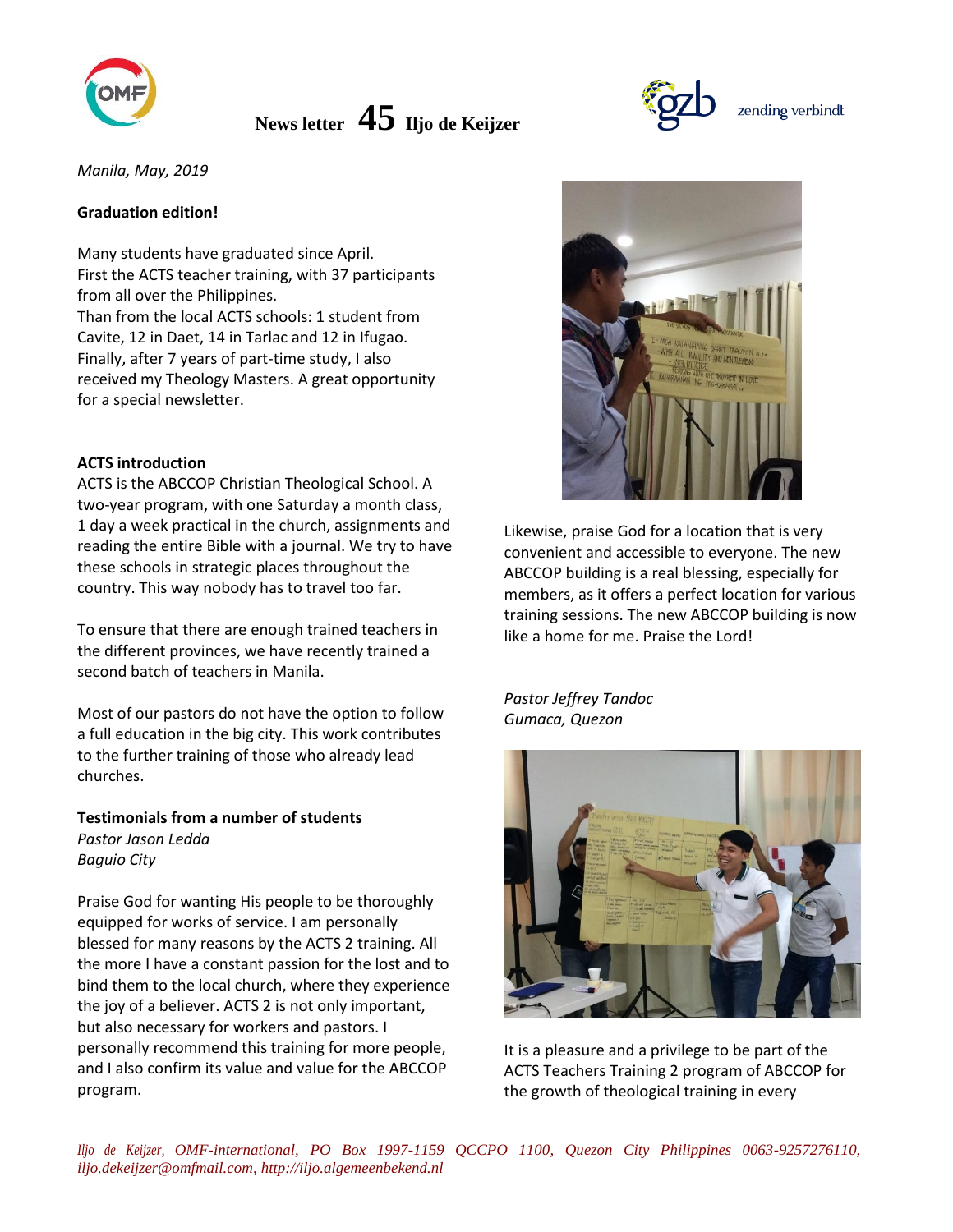

province. The help offered, such as offering half rates, manuals and other materials, accommodation, food and registration, was a blessing through the help of loyal ABCCOP partners to meet this great need, and is such a big help for us who are trained as teachers.

## *Pastor Grezon Canceran Rosa City, Laguna*



In our training, the emphasis on facilitating is very clear with our teachers and trainers. There are discussions, learning tasks, assignments, in which everyone participates, and therefore I believe that there is better learning with this style than the traditional college type. Servant leadership, which emphasizes our spirituality and character, is a good start for the entire training. By keeping a diary, we remain intimate with Jesus, our true trainer.

## *Pastor Adriano Punzalan Sihi, Buenavista, Marinduque*

I am a new pastor from the province of Marinduque. Although I did not attend a Bible school, I was installed as a small church worker with only five members. To become an effective worker, I studied at the ABCCOP Christian Theological School in Marinduque. This turned out to be a big help for me, because I became a more effective employee.



Another opportunity came my way when I received an invitation for the ACTS Level 2 Teacher training. I am grateful to the Lord for the amount of blessings I have experienced through the new knowledge I have gained with the training, especially on topics such as Participatory Learning, Church Management, Keeping Your Own Spiritual passion and Counseling.



At the moment I am applying everything I have learned in our church. The things I learned from ACTS level 2 have been such a blessing to me. Thank you so much for all your help and may our Lord bless you.

## **My own graduation**

It has been a great joy and pleasure to study theology and Old testament in an Asian setting. I had classmates from India, Myanmar, China, Indonesia, Philippines. Our professors also came from many diffirent countries all over the world. It was an enriching experience. It was good also to keep learning as my main ministry is teaching... The thesis writing was a challenge, but finally it was done. Our founder Hudson Taylor said: every good Christian work is first impossible, than difficult and than its done... This was also true for my Thesis writing. My title was : Dialogues of Hurt and Anger; Portrayals of Prophetic and Divine Emotion in the Book of Jeremiah.

*Iljo de Keijzer, OMF-international, PO Box 1997-1159 QCCPO 1100, Quezon City Philippines 0063-9257276110, iljo.dekeijzer@omfmail.com, http://iljo.algemeenbekend.nl*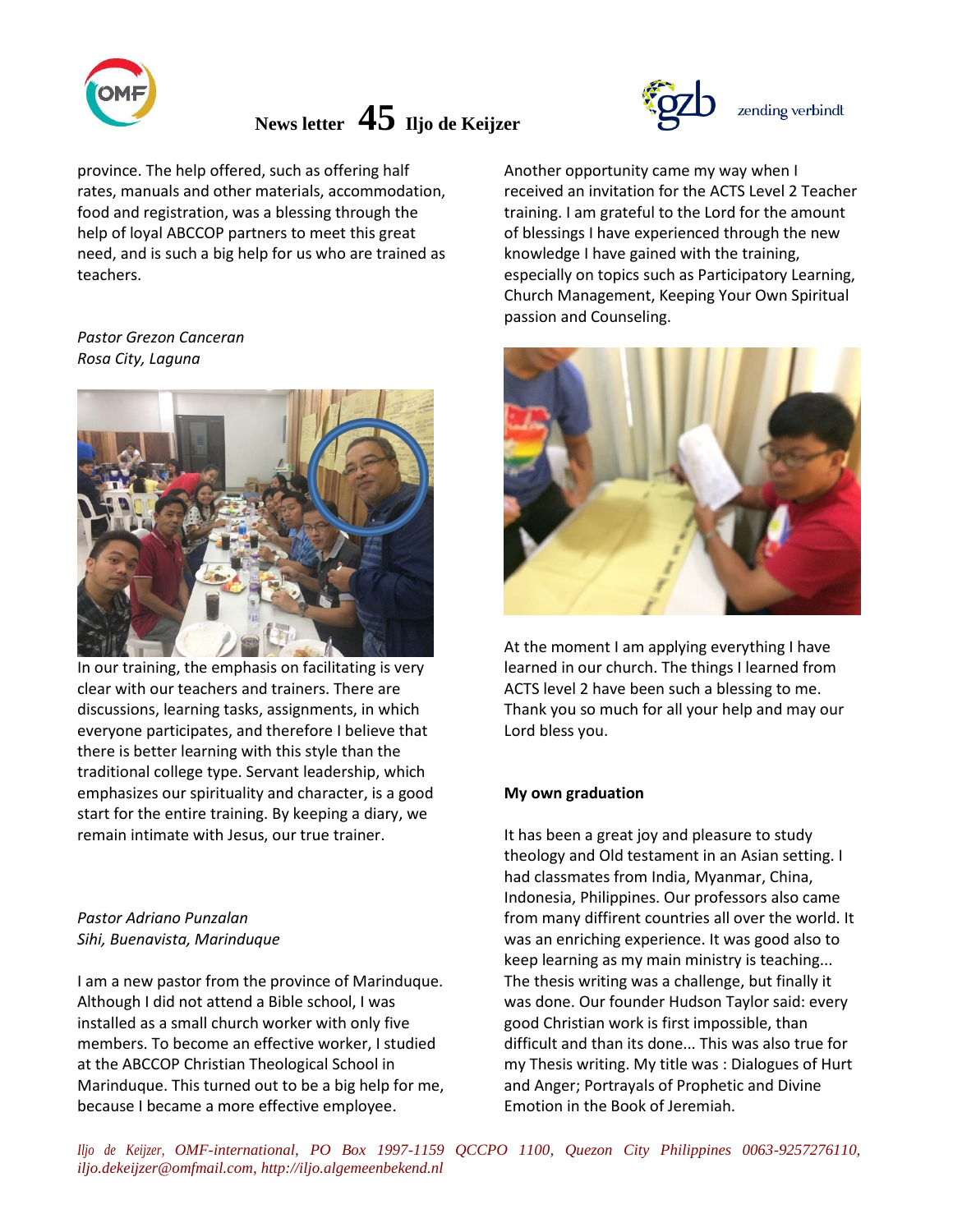





# **ACTS leerkrachten training**





**ACTS Tarlac**

# **ACTS Ifugao (bergstammen)**



**ACTS Daet**

*Iljo de Keijzer, OMF-international, PO Box 1997-1159 QCCPO 1100, Quezon City Philippines 0063-9257276110, iljo.dekeijzer@omfmail.com, http://iljo.algemeenbekend.nl*